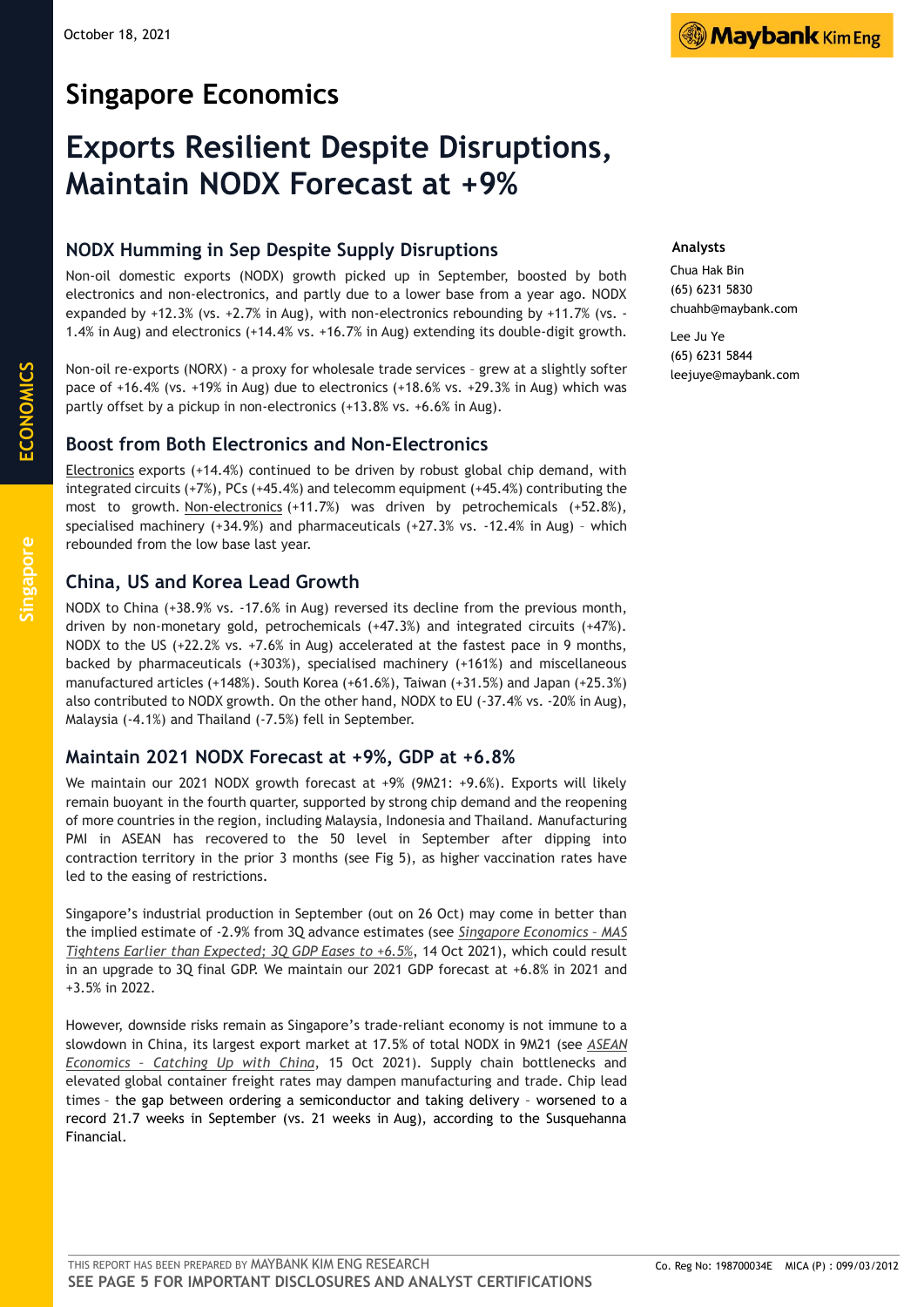#### **Table 1: External Trade by Category (%YoY)**

|                         | <u>Apr-21</u> | <b>May-21</b> | $Jun-21$ | Jul-21 | Aug-21 | Sep-21  | 9M21 | 3Q21 | 2Q21   | 2020    |
|-------------------------|---------------|---------------|----------|--------|--------|---------|------|------|--------|---------|
| <b>Total Trade</b>      | 26.3          | 30.9          | 25.0     | 19.0   | 19.8   | 18.7    | 16.6 | 19.2 | 27.3   | $-5.2$  |
| <b>Exports</b>          | 26.6          | 29.8          | 22.2     | 16.3   | 17.4   | 18.7    | 16.4 | 17.5 | 26.1   | $-3.2$  |
| <b>Domestic Exports</b> | 18.4          | 27.7          | 31.7     | 19.4   | 15.3   | 22.1    | 14.0 | 18.8 | 25.8   | $-6.8$  |
| Oil                     | 63.8          | 111.9         | 87.4     | 40.3   | 56.3   | 51.1    | 25.9 | 49.2 | 85.5   | $-28.1$ |
| Non-oil                 | 6.0           | 8.6           | 15.9     | 12.7   | 2.7    | 12.3    | 9.6  | 9.1  | 10.1   | 4.3     |
| Re-exports              | 34.2          | 31.5          | 14.7     | 13.8   | 19.2   | 16.1    | 18.5 | 16.4 | 26.4   | 0.1     |
| Oil                     | 23.2          | 1.0           | $-36.1$  | 6.0    | 49.4   | $-31.8$ | 5.1  | 9.2  | $-5.4$ | $-5.0$  |
| Non-oil                 | 34.3          | 31.7          | 15.1     | 13.9   | 19.0   | 16.4    | 18.6 | 16.4 | 26.6   | 0.1     |
| <b>Imports</b>          | 25.9          | 32.2          | 28.2     | 21.9   | 22.8   | 18.7    | 16.8 | 21.1 | 28.6   | $-7.4$  |
| Oil                     | 93.1          | 159.9         | 110.6    | 84.0   | 66.7   | 19.6    | 36.0 | 51.9 | 115.4  | $-34.0$ |
| Non-oil                 | 16.1          | 20.1          | 17.2     | 13.3   | 15.8   | 18.5    | 13.3 | 15.8 | 17.7   | $-0.3$  |

*Source: Enterprise Singapore, CEIC, Maybank Kim Eng*

#### **Fig 1: NODX Picked Up by +12.3% in September; NORX Eased Slightly to +16.4%**



*Source: CEIC*

#### **Fig 3: Broad-based Increase in Electronics NODX**



**Fig 2: Both Electronics (+14.4%) and Non-Electronics (+11.7%) Rose at Double-Digit Pace**



*Source: CEIC*

#### **Fig 4: NODX to China and US Led Growth in September; NODX to EU Steepens Decline**



*Source: CEIC*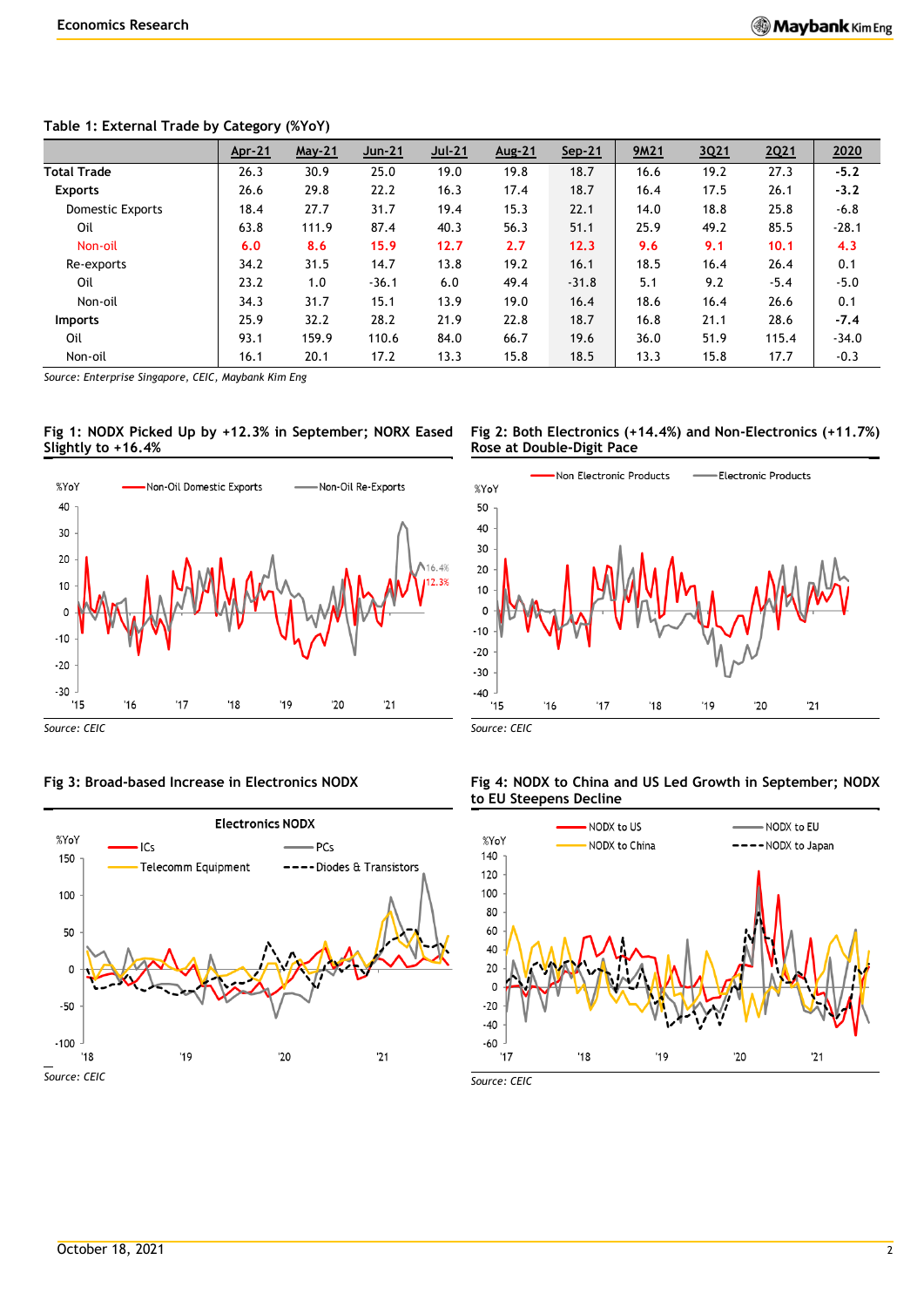#### **Fig 5: Manufacturing PMI for ASEAN Rose Back to the 50 Level Fig 6: Container Freight Rates Stay Elevated in September**

#### 65 60 55 50 45 40 35 30 25  $16$  $\overline{17}$  $18$  $-19$  $20$  $\overline{21}$ Indonesia Malaysia -\* South Korea -Taiwan ----- Thailand Singapore ASEAN *Source: CEIC, SIPMM*



Jan-19 May-19 Sep-19 Jan-20 May-20 Sep-20 Jan-21 May-21 Sep-21 *Source: Bloomberg*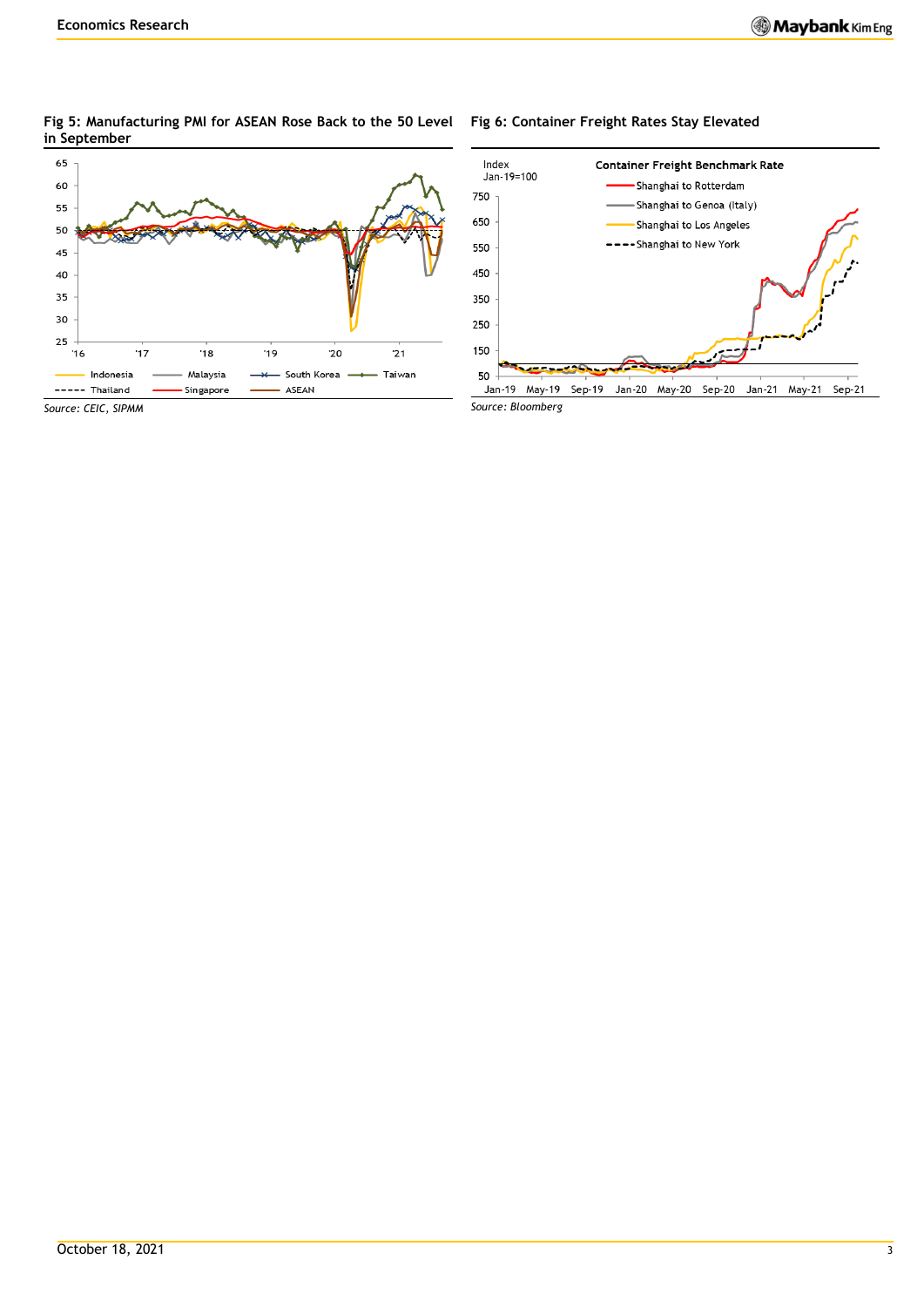### **Research Offices**

#### **ECONOMICS**

**Suhaimi ILIAS** Chief Economist Malaysia | Philippines | Global (603) 2297 8682 suhaimi\_ilias@maybank-ib.com

**CHUA Hak Bin** Regional Thematic Macroeconomist (65) 6231 5830 chuahb@maybank.com

**LEE Ju Ye** Singapore | Thailand | Indonesia (65) 6231 5844 leejuye@maybank.com

**Linda LIU** Singapore | Vietnam | Cambodia | Myanmar | Laos (65) 6231 5847 lindaliu@maybank.com

**Dr Zamros DZULKAFLI**  (603) 2082 6818 zamros.d@maybank-ib.com

#### **FX**

**Saktiandi SUPAAT**<br>Head of EX Research Head of FX R (65) 6320 1379 saktiandi@maybank.com.sg

**Christopher WONG** (65) 6320 1347 wongkl@maybank.com.sg

**TAN Yanxi** (65) 6320 1378 tanyx@maybank.com.sg

**Fiona LIM** (65) 6320 1374 fionalim@maybank.com.sg

#### **STRATEGY**

**Anand PATHMAKANTHAN** ASEAN (603) 2297 8783 anand.pathmakanthan@maybank-ib.com

#### **FIXED INCOME**

**Winson PHOON, ACA** (65) 6340 1079 winsonphoon@maybank.com

**SE THO Mun Yi** (603) 2074 7606 munyi.st@maybank-ib.com **REGIONAL EQUITIES**

**Anand PATHMAKANTHAN** Head of Regional Equity Research (603) 2297 8783 anand.pathmakanthan@maybank-ib.com

**WONG Chew Hann, CA** Head of ASEAN Equity Research (603) 2297 8686 www<br>naybank-ib.com

**ONG Seng Yeow** Research, Technology & Innovation (65) 6231 5839 ongsengyeow@maybank.com

#### **MALAYSIA**

**Anand PATHMAKANTHAN** *Head of Research* (603) 2297 8783 anand.pathmakanthan@maybank-ib.com • Strategy

**WONG Chew Hann, CA** (603) 2297 8686 wchewh@maybank-ib.com • Non-Bank Financials (stock exchange) • Construction & Infrastructure

**Desmond CH'NG, BFP, FCA** (603) 2297 8680 desmond.chng@maybank-ib.com • Banking & Finance

**LIAW Thong Jung** (603) 2297 8688 tjliaw@maybank-ib.com • Oil & Gas Services- Regional • Automotive

**ONG Chee Ting, CA** (603) 2297 8678 ct.ong@maybank-ib.com • Plantations - Regional

**YIN Shao Yang, CPA** (603) 2297 8916 samuel.y@maybank-ib.com • Gaming – Regional • Media • Aviation • Non-Bank Financials

**TAN Chi Wei, CFA** (603) 2297 8690 chiwei.t@maybank-ib.com • Power • Telcos

**WONG Wei Sum, CFA** (603) 2297 8679 weisum@maybank-ib.com • Property • Glove

**Jade TAM** (603) 2297 8687 jade.tam@maybank-ib.com • Consumer Staples & Discretionary

**Fahmi FARID**

(603) 2297 8676 fahmi.farid@maybank-ib.com • Software **Syifaa' Nur FARAH** (603) 2297 8675

nurfarahsyifaa.mohamadfuad@maybank-ib.com • Construction • Renewable Energy **Arvind JAYARATNAM**

(603) 2297 8692 arvind.jayaratnam@maybank.com • Ports • Shipping • Petrochemicals • Technology

**TEE Sze Chiah** *Head of Retail Research* (603) 2082 6858 szechiah.t@maybank-ib.com

**Nik Ihsan RAJA ABDULLAH, MSTA, CFTe** (603) 2297 8694 nikmohdihsan.ra@maybank-ib.com • Chartist

**Amirah AZMI** (603) 2082 8769 amirah.azmi@maybank-ib.com • Retail Research

#### **SINGAPORE**

**Thilan WICKRAMASINGHE** *Head of Research* (65) 6231 5840 thilanw@maybank.com • Banking & Finance - Regional • Consumer

**CHUA Su Tye**  (65) 6231 5842 chuasutye@maybank.com • REITs - Regional

**LAI Gene Lih, CFA** (65) 6231 5832 laigenelih@maybank.com • Technology • Healthcare

**Kareen CHAN** (65) 6231 5926 kareenchan@maybank.com • Transport • Telcos • Consumer

**Eric ONG** (65) 6231 5924 ericong@maybank.com • SMIDs

**Matthew SHIM** (65) 6231 5929 matthewshim@maybank.com • REITs

**PHILIPPINES Jacqui de JESUS** *Head of Research*

(63) 2 8849 8840 jacqui.dejesus@maybank.com • Strategy • Conglomerates **Rachelleen RODRIGUEZ, CFA**

(63) 2 8849 8843 rachelleen.rodriguez@maybank.com • Banking & Finance • Transport • Telcos

**Daphne SZE** (63) 2 8849 8847 daphne.sze@maybank.com • Consumer

**VIETNAM Quan Trong Thanh** *Head of Research* (84 28) 44 555 888 ext 8184 thanh.quan@maybank-kimeng.com.vn • Banks

**Hoang Huy, CFA** (84 28) 44 555 888 ext 8181 hoanghuy@maybank-kimeng.com.vn • Strategy • Technology

**Le Nguyen Nhat Chuyen** (84 28) 44 555 888 ext 8082 chuyen.le@maybank-kimeng.com.vn • Oil & Gas

**Nguyen Thi Sony Tra Mi** (84 28) 44 555 888 ext 8084 mi.nguyen@maybank-kimeng.com.vn • Consumer

**Tyler Manh Dung Nguyen** (84 28) 44 555 888 ext 8085 dung.nguyen@maybank-kimeng.com.vn • Utilities • Property

**Tran Thi Thu Thao** (84 28) 44 555 888 ext 8180 thao.tran@maybank-kimeng.com.vn • Industrials

**Nguyen Thi Ngan Tuyen** *Head of Retail Research* (84 28) 44 555 888 ext 8081 tuyen.nguyen@maybank-kimeng.com.vn • Retail Research

**Nguyen Thanh Lam** (84 28) 44 555 888 ext 8086 thanhlam.nguyen@maybank-kimeng.com.vn • Technical Analysis

#### **INDIA**

**Jigar SHAH** *Head of Research* (91) 22 4223 2632 jigars@maybank.com • Strategy • Oil & Gas • Automobile • Cement

**Neerav DALAL** (91) 22 4223 2606 neerav@maybank.com • Software Technology • Telcos

**Vikram RAMALINGAM** (91) 22 4223 2607 vikram@maybank.com • Automobile • Media

#### **INDONESIA**

**Rahmi MARINA** (62) 21 8066 8689 rahmi.marina@maybank-ke.co.id • Banking & Finance

**Willy GOUTAMA** (62) 21 8066 8500 willy.goutama@maybank-ke.co.id • Consumer

**Farah OKTAVIANI** (62) 21 8066 8691 farah.oktaviani@maybank-ke.co.id • Construction

#### **THAILAND**

**Maria LAPIZ** *Head of Institutional Research* Dir (66) 2257 0250 | (66) 2658 6300 ext 1399 Maria.L@maybank-ke.co.th • Strategy • Consumer • Materials • Services

**Jesada TECHAHUSDIN, CFA** (66) 2658 6300 ext 1395 jesada.t@maybank-ke.co.th • Banking & Finance

**Kaushal LADHA, CFA, CESGA** (66) 2658 6300 ext 1392 Kaushal.l@maybank-ke.co.th • Oil & Gas – Regional • Petrochemicals - Regional • Utilities

**Vanida GEISLER, CPA** (66) 2658 6300 ext 1394 Vanida.G@maybank-ke.co.th • Property • REITs

**Yuwanee PROMMAPORN** (66) 2658 6300 ext 1393 Yuwanee.P @maybank-ke.co.th • Services • Healthcare

**Ekachai TARAPORNTIP** *Head of Retail Research* (66) 2658 5000 ext 1530 Ekachai.t@maybank-ke.co.th

**Surachai PRAMUALCHAROENKIT**  (66) 2658 5000 ext 1470 Surachai.p@maybank-ke.co.th • Auto • Conmat • Contractor • Steel

**Suttatip PEERASUB** (66) 2658 5000 ext 1430 suttatip.p@maybank-ke.co.th • Food & Beverage • Commerce

**Jaroonpan WATTANAWONG** (66) 2658 5000 ext 1404 jaroonpan.w@maybank-ke.co.th • Transportation • Small cap

**Thanatphat SUKSRICHAVALIT** (66) 2658 5000 ext 1401 thanaphat.s@maybank-ke.co.th • Media • Electronics

**Wijit ARAYAPISIT** (66) 2658 5000 ext 1450 wijit.a@maybank-ke.co.th • Strategist

**Theerasate PROMPONG** (66) 2658 5000 ext 1400 theerasate.p@maybank-ke.co.th • Equity Portfolio Strategist

**Apiwat TAVESIRIVATE** (66) 2658 5000 ext 1310 apiwat.t@maybank-ke.co.th • Chartist and TFEX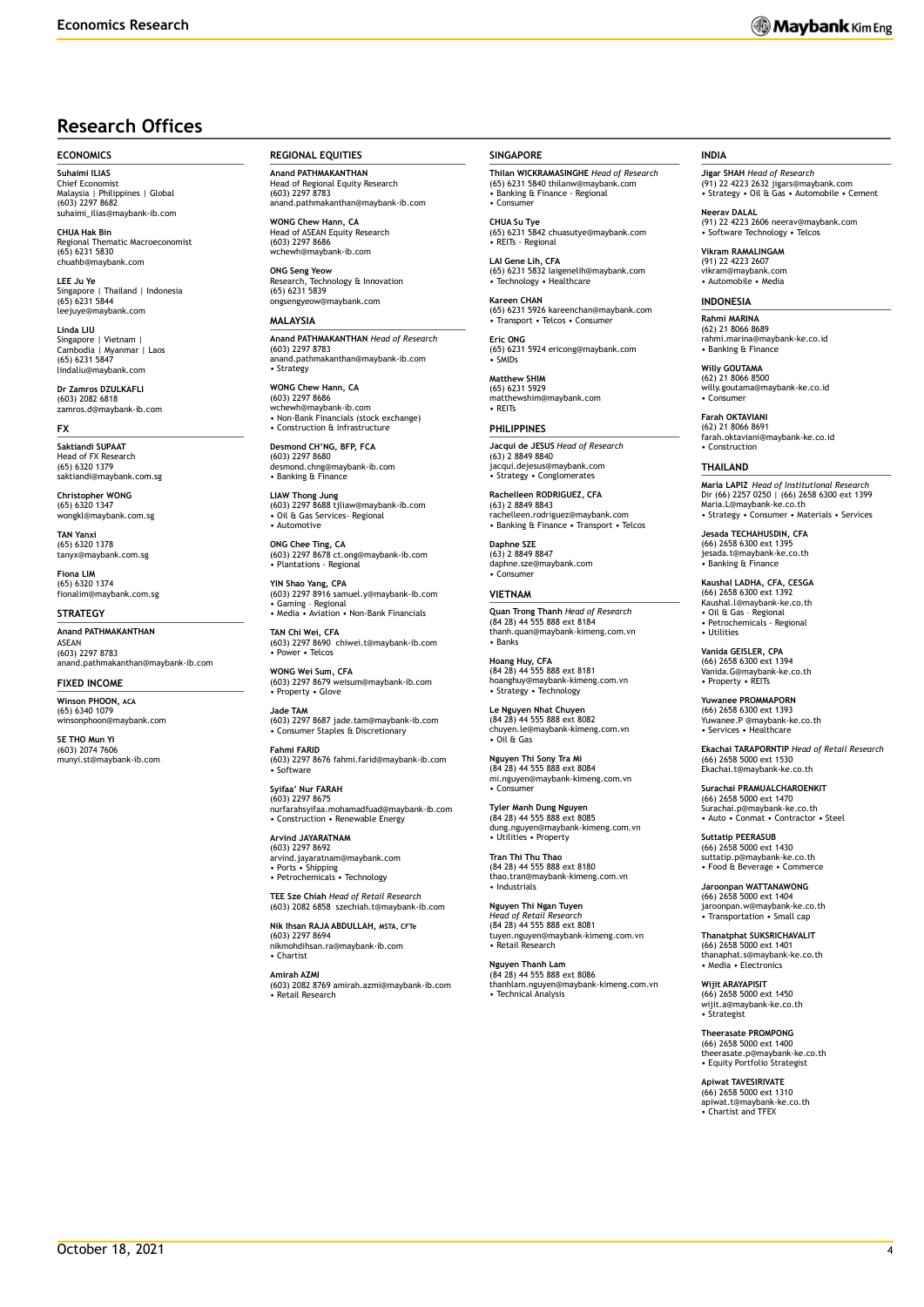#### **APPENDIX I: TERMS FOR PROVISION OF REPORT, DISCLAIMERS AND DISCLOSURES**

#### **DISCLAIMERS**

This research report is prepared for general circulation and for information purposes only and under no circumstances should it be considered or intended as an offer to sell or a solicitation of an offer to buy the securities referred to herein. Investors should note that values of such securities, if any, may fluctuate and that each security's price or value may rise or fall. Opinions or recommendations contained herein are in form of technical ratings and fundamental ratings. Technical ratings may differ from fundamental ratings as technical valuations apply different methodologies and are purely based on price and volume-related information extracted from the relevant jurisdiction's stock exchange in the equity analysis. Accordingly, investors' returns may be less than the original sum invested. Past performance is not necessarily a guide to future performance. This report is not intended to provide personal investment advice and does not take into account the specific investment objectives, the financial situation and the particular needs of persons who may receive or read this report. Investors should therefore seek financial, legal and other advice regarding the appropriateness of investing in any securities or the investment strategies discussed or recommended in this report.

The information contained herein has been obtained from sources believed to be reliable but such sources have not been independently verified by Maybank Investment Bank Berhad, its subsidiary and affiliates (collectively, "MKE") and consequently no representation is made as to the accuracy or completeness of this report by MKE and it should not be relied upon as such. Accordingly, MKE and its officers, directors, associates, connected parties and/or employees (collectively, "Representatives") shall not be liable for any direct, indirect or consequential losses or damages that may arise from the use or reliance of this report. Any information, opinions or recommendations contained herein are subject to change at any time, without prior notice.

This report may contain forward looking statements which are often but not always identified by the use of words such as "anticipate", "believe", "estimate", "intend", "plan", "expect", "forecast", "predict" and "project" and statements that an event or result "may", "will", "can", "should", "could" or "might" occur or be achieved and other similar expressions. Such forward looking statements are based on assumptions made and information currently available to us and are subject to certain risks and uncertainties that could cause the actual results to differ materially from those expressed in any forward looking statements. Readers are cautioned not to place undue relevance on these forward-looking statements. MKE expressly disclaims any obligation to update or revise any such forward looking statements to reflect new information, events or circumstances after the date of this publication or to reflect the occurrence of unanticipated events.

MKE and its officers, directors and employees, including persons involved in the preparation or issuance of this report, may, to the extent permitted by law, from time to time participate or invest in financing transactions with the issuer(s) of the securities mentioned in this report, perform services for or solicit business from such issuers, and/or have a position or holding, or other material interest, or effect transactions, in such securities or options thereon, or other investments related thereto. In addition, it may make markets in the securities mentioned in the material presented in this report. One or more directors, officers and/or employees of MKE may be a director of the issuers of the securities mentioned in this report to the extent permitted by law.

This report is prepared for the use of MKE's clients and may not be reproduced, altered in any way, transmitted to, copied or distributed to any other party in whole or in part in any form or manner without the prior express written consent of MKE and MKE and its Representatives accepts no liability whatsoever for the actions of third parties in this respect.

This report is not directed to or intended for distribution to or use by any person or entity who is a citizen or resident of or located in any locality, state, country or other jurisdiction where such distribution, publication, availability or use would be contrary to law or regulation. This report is for distribution only under such circumstances as may be permitted by applicable law. The securities described herein may not be eligible for sale in all jurisdictions or to certain categories of investors. Without prejudice to the foregoing, the reader is to note that additional disclaimers, warnings or qualifications may apply based on geographical location of the person or entity receiving this report.

#### **Malaysia**

Opinions or recommendations contained herein are in the form of technical ratings and fundamental ratings. Technical ratings may differ from fundamental ratings as technical valuations apply different methodologies and are purely based on price and volume-related information extracted from Bursa Malaysia Securities Berhad in the equity analysis.

#### **Singapore**

This report has been produced as of the date hereof and the information herein may be subject to change. Maybank Kim Eng Rese arch Pte. Ltd. ("Maybank KERPL") in Singapore has no obligation to update such information for any recipient. For distribution in Singapore, recipients of this report are to contact Maybank KERPL in Singapore in respect of any matters arising from, or in connection with, this report. If the recipient of this report is not an accredited investor, expert investor or institutional investor (as defined under Section 4A of the Singapore Securities and Futures Act), Maybank KERPL shall be legally liable for the contents of this report, with such liability being limited to the extent (if any) as permitted by law.

#### **Thailand**

Except as specifically permitted, no part of this presentation may be reproduced or distributed in any manner without the prior written permission of Maybank Kim Eng Securities (Thailand) Public Company Limited. Maybank Kim Eng Securities (Thailand) Public Company Limited ("MBKET") accepts no liability whatsoever for the actions of third parties in this respect.

Due to different characteristics, objectives and strategies of institutional and retail investors, the research products of MBKET Institutional and Retail Research departments may differ in either recommendation or target price, or both. MBKET reserves the rights to disseminate MBKET Retail Research reports to institutional investors who have requested to receive it. If you are an authorised recipient, you hereby tacitly acknowledge that the research reports from MBKET Retail Research are first produced in Thai and there is a time lag in the release of the translated English version.

The disclosure of the survey result of the Thai Institute of Directors Association ("IOD") regarding corporate governance is made pursuant to the policy of the Office of the Securities and Exchange Commission. The survey of the IOD is based on the information of a company listed on the Stock Exchange of Thailand and the market for Alternative Investment disclosed to the public and able to be accessed by a general public investor. The result, therefore, is from the perspective of a third party. It is not an evaluation of operation and is not based on inside information. The survey result is as of the date appearing in the Corporate Governance Report of Thai Listed Companies. As a result, the survey may be changed after that date. MBKET does not confirm nor certify the accuracy of such survey result.

The disclosure of the Anti-Corruption Progress Indicators of a listed company on the Stock Exchange of Thailand, which is assessed by Thaipat Institute, is made in order to comply with the policy and sustainable development plan for the listed companies of the Office of the Securities and Exchange Commission. Tha ipat Institute made this assessment based on the information received from the listed company, as stipulated in the form for the assessment of Anti-corruption which refers to the Annual Registration Statement (Form 56-1), Annual Report (Form 56-2), or other relevant documents or reports of such listed company. The assessment result is therefore made from the perspective of Thaipat Institute that is a third party. It is not an assessment of operation and is not based on any inside information. Since this assessment is only the assessment result as of the date appearing in the assessment result, it may be changed after that date or when there is any change to the relevant information. Nevertheless, MBKET does not confirm, verify, or certify the accuracy and completeness of the assessment result.

#### **US**

This third-party research report is distributed in the United States ("US") to Major US Institutional Investors (as defined in Rule 15a-6 under the Securities Exchange Act of 1934, as amended) only by Maybank Kim Eng Securities USA Inc ("Maybank KESUSA"), a broker-dealer registered in the US (registered under Section 15 of the Securities Exchange Act of 1934, as amended). All responsibility for the distribution of this report by Maybank KESUSA in the US shall be borne by Maybank KESUSA. This report is not directed at you if MKE is prohibited or restricted by any legislation or regulation in any jurisdiction from making it available to you. You should satisfy yourself before reading it that Maybank KESUSA is permitted to provide research material concerning investments to you under relevant legislation and regulations. All U.S. persons receiving and/or accessing this report and wishing to effect transactions in any security mentioned within must do so with: Maybank Kim Eng Securities USA Inc. 400 Park Avenue, 11th Floor, New York, New York 10022, 1-(212) 688-8886 and not with, the issuer of this report.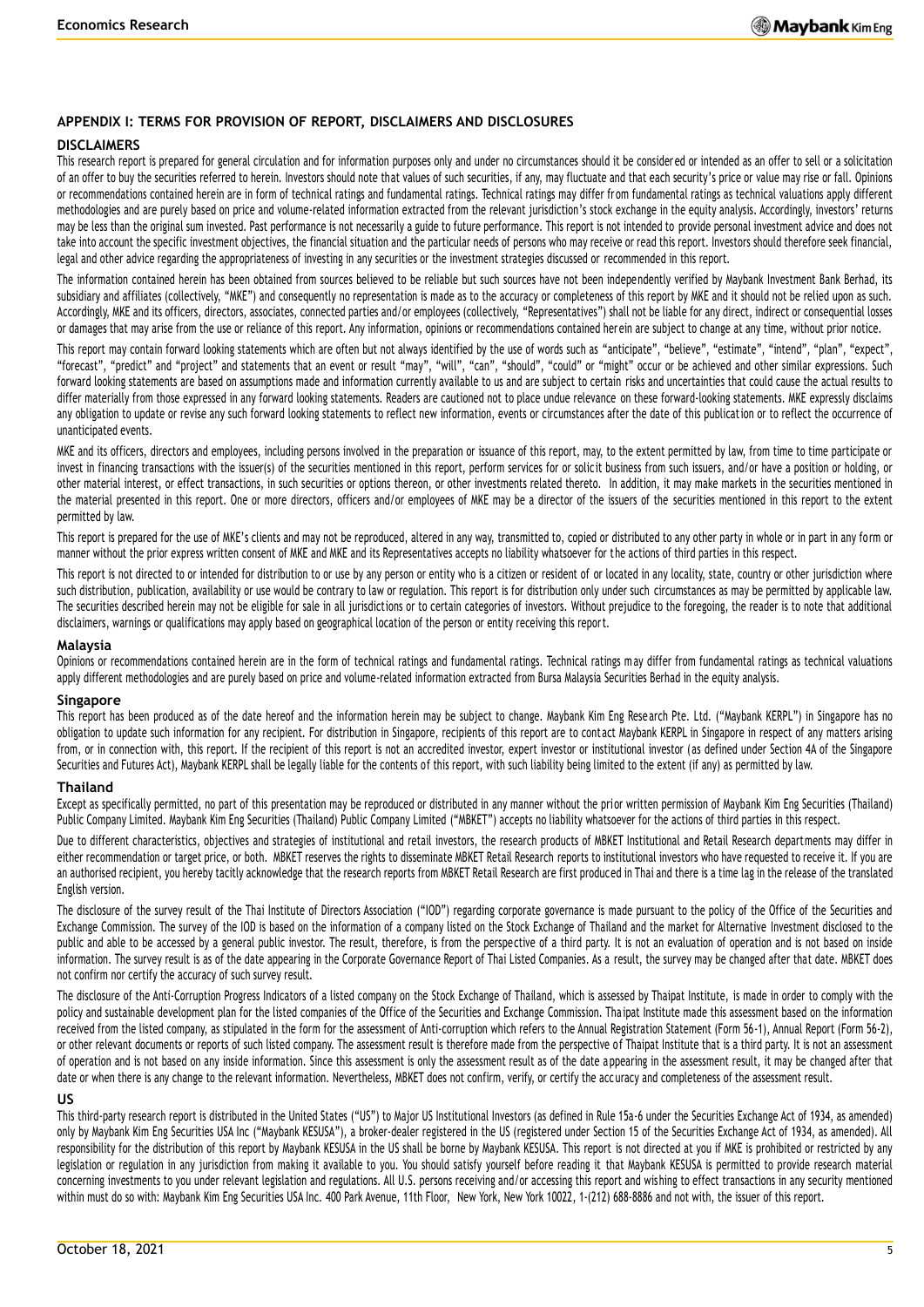#### **UK**

This document is being distributed by Maybank Kim Eng Securities (London) Ltd ("Maybank KESL") which is authorized and regulated, by the Financial Conduct Authority and is for Informational Purposes only. This document is not intended for distribution to anyone defined as a Retail Client under the Financial Services and Markets Act 2000 within the UK. Any inclusion of a third party link is for the recipients convenience only, and that the firm does not take any responsibility for its comments or accuracy, and that access to such links is at the individuals own risk. Nothing in this report should be considered as constituting legal, accounting or tax advice, and that for accurate guidance recipients should consult with their own independent tax advisers.

#### **DISCLOSURES**

#### **Legal Entities Disclosures**

**Malaysia:** This report is issued and distributed in Malaysia by Maybank Investment Bank Berhad (15938- H) which is a Participating Organization of Bursa Malaysia Berhad and a holder of Capital Markets and Services License issued by the Securities Commission in Malaysia. **Singapore:** This report is distributed in Singapore by Maybank KERPL (Co. Reg No 198700034E) which is regulated by the Monetary Authority of Singapore. **Indonesia:** PT Maybank Kim Eng Securities ("PTMKES") (Reg. No. KEP-251/PM/1992) is a member of the Indonesia Stock Exchange and is regulated by the Financial Services Authority (Indonesia). **Thailand:** MBKET (Reg. No.0107545000314) is a member of the Stock Exchange of Thailand and is regulated by the Ministry of Finance and the Securities and Exchange Commission. **Philippines:** Maybank ATRKES (Reg. No.01-2004-00019) is a member of the Philippines Stock Exchange and is regulated by the Securities and Exchange Commission. **Vietnam:** Maybank Kim Eng Securities Limited (License Number: 117/GP-UBCK) is licensed under the State Securities Commission of Vietnam. **Hong Kong:** KESHK (Central Entity No AAD284) is regulated by the Securities and Futures Commission. **India:** Kim Eng Securities India Private Limited ("KESI") is a participant of the National Stock Exchange of India Limited and the Bombay Stock Exchange and is regulated by Securities and Exchange Board of India ("SEBI") (Reg. No. INZ000010538). KESI is also registered with SEBI as Category 1 Merchant Banker (Reg. No. INM 000011708) and as Research Analyst (Reg No: INH000000057) **US:** Maybank KESUSA is a member of/ and is authorized and regulated by the FINRA – Broker ID 27861. **UK:** Maybank KESL (Reg No 2377538) is authorized and regulated by the Financial Conduct Authority.

#### **Disclosure of Interest**

**Malaysia:** MKE and its Representatives may from time to time have positions or be materially interested in the securities referred to herein and may further act as market maker or may have assumed an underwriting commitment or deal with such securities and may also perform or seek to perform investment banking services, advisory and other services for or relating to those companies.

**Singapore:** As of 18 October 2021, Maybank KERPL and the covering analyst do not have any interest in any companies recommended in this research report.

**Thailand:** MBKET may have a business relationship with or may possibly be an issuer of derivative warrants on the securities /companies mentioned in the research report. Therefore, Investors should exercise their own judgment before making any investment decisions. MBKET, its associates, directors, connected parties and/or employees may from time to time have interests and/or underwriting commitments in the securities mentioned in this report.

**Hong Kong:** As of 18 October 2021, KESHK and the authoring analyst do not have any interest in any companies recommended in this research report.

India: As of 18 October 2021, and at the end of the month immediately preceding the date of publication of the research report, KESI, authoring analyst or their associate / relative does not hold any financial interest or any actual or beneficial ownership in any shares or having any conflict of interest in the subject companies except as otherwise disclosed in the research report.

In the past twelve months KESI and authoring analyst or their associate did not receive any compensation or other benefits from the subject companies or third party in connection with the research report on any account what so ever except as otherwise disclosed in the research report.

MKE may have, within the last three years, served as manager or co-manager of a public offering of securities for, or currently may make a primary market in issues of, any or all of the entities mentioned in this report or may be providing, or have provided within the previous 12 months, significant advice or investment services in relation to the investment concerned or a related investment and may receive compensation for the services provided from the companies covered in this report.

#### **OTHERS**

#### **Analyst Certification of Independence**

The views expressed in this research report accurately reflect the analyst's personal views about any and all of the subject securities or issuers; and no part of the research analyst's compensation w is or will be, directly or indirectly, related to the specific recommendations or views expressed in the report.

#### **Reminder**

Structured securities are complex instruments, typically involve a high degree of risk and are intended for sale only to soph isticated investors who are capable of understanding and assuming the risk and are intended for involved. The market value of any structured security may be affected by changes in economic, financial and political factors (including, but not limited to, spot and forward interest and exchanges interest and exchanges i rates), time to maturity, market conditions and volatility and the credit quality of any issuer or reference issuer. Any investor interested in purchasing a structured product should conduct its o analysis of the product and consult with its own professional advisers as to the risks involved in making such a purchase.

No part of this material may be copied, photocopied or duplicated in any form by any means or redistributed without the prior consent of MKE.

#### **Definition of Ratings**

Maybank Kim Eng Research uses the following rating system

- **BUY** Return is expected to be above 10% in the next 12 months (including dividends)
- **HOLD** Return is expected to be between 0% to 10% in the next 12 months (including dividends)
- **SELL** Return is expected to be below 0% in the next 12 months (including dividends)

#### **Applicability of Ratings**

The respective analyst maintains a coverage universe of stocks, the list of which may be adjusted according to needs. Investment ratings are only applicable to the stocks which form part of the coverage universe. Reports on companies which are not part of the coverage do not carry investment ratings as we do not actively follow developments in these companies.